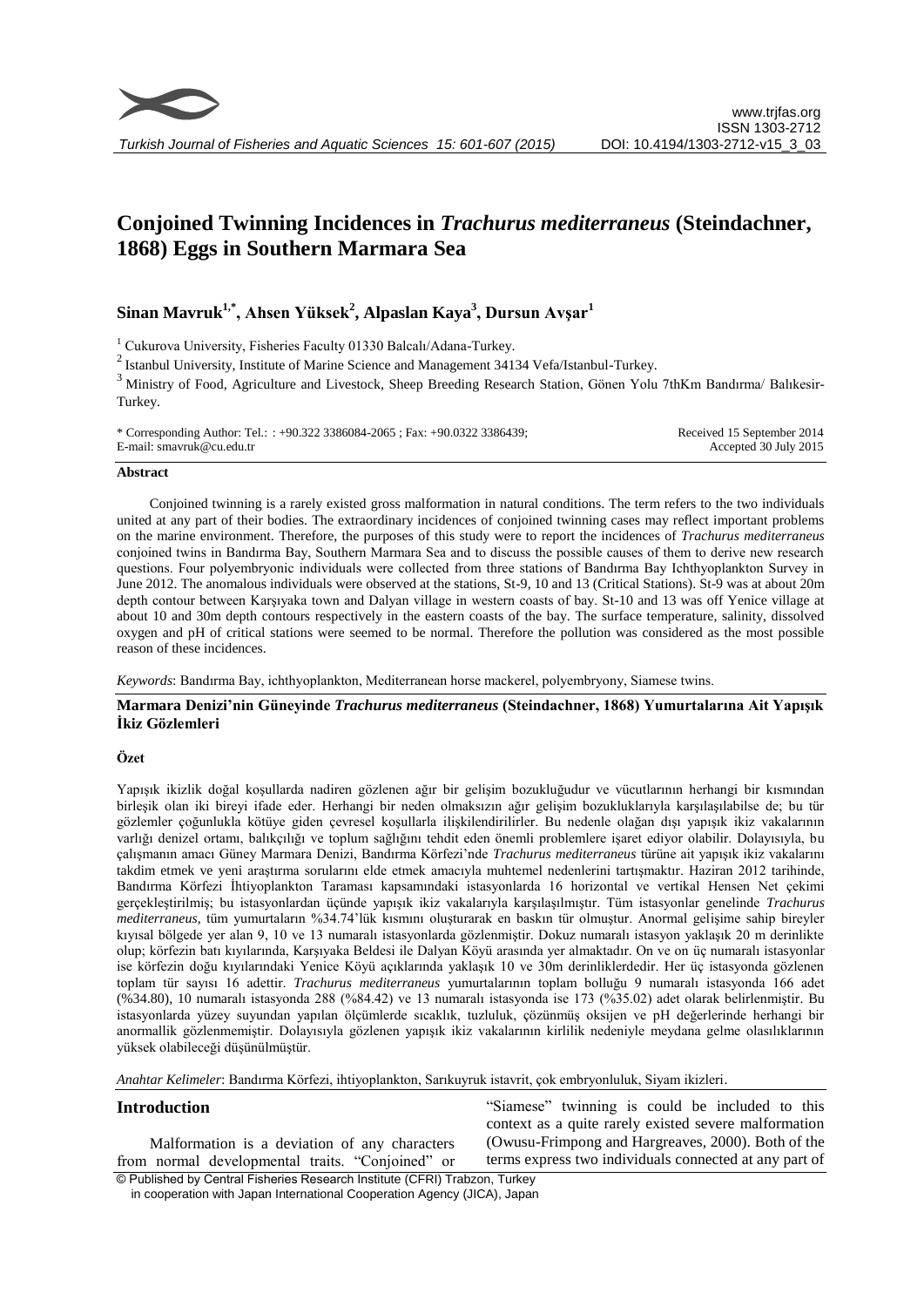their bodies (Arbuatti *et al*., 2011). Twining usually occurs due to the presence of two developmental centers arisen from one germ ring, which is known as polyembryony and has been classified according to conjoining body parts and developmental level (Laale, 1984). Anadidymus type twins have two head with a single common tail, whereas the katadidymus type has only one head and two tails. On the other hand, the case in which both of the individuals that are in same growth levels in appearance is named as "autosita", whereas the term "parasita" refers to an underdeveloped individual on a better developed one (Laale, 1984).

Embryonic malformations are convenient indicators of deteriorating environment (Cameron *et al*., 1996). The presence of a stressor during development may be related to the increasing rate of embryonic malformation regardless of the malformation type (Westernhagen, 1988). Numerous studies have shown temperature and salinity out of the species specific optimal range (Westernhagen, 1988), thermal shocks (Owusu-Frimpong and Hargreaves, 2000), hypoxic conditions (Gercken *et al*., 2006), extreme pH (Arbuatti *et al*., 2011), chemical compounds such as triphenyltin (Zhang *et al*., 2008), heavy metals (Jezierska *et al*., 2009) and aromatic, chlorinated and petroleum hydrocarbons (Westernhagen, 1988) may cause polyembriyony in fish eggs.

Therefore, increasing rate of malformations such as conjoined twinning in fish eggs may be a considerable argument of unfavorable conditions (Westernhagen *et al*., 2001). Accordingly, monitoring and reporting the malformations and evaluation the possible reasons have great importance in respect of marine ecosystem, fisheries and even public health. Hence, the major objective of this study was to investigate the incidence of conjoined twinning in *Trachurus mediterraneus* (Steindachner, 1868) eggs in Southern Marmara Sea; and derive new research questions by discussing the effects of environmental conditions and pollution as possible reasons.

In similar with the cases reported here, several attempts have been made to state conjoined twinning incidences. Laale (1984) noted that first known conjoined twinning incidence in fishes was an anadidymus type elasmobranch reported by Ulisse Aldrovandi in  $17<sup>th</sup>$  century; and also reviewed numerous early records of polyembryonic fresh water and marine teleost fishes. Most of the Siamese twins, which were observed in wild populations, were in embryonic or larval stages. Cable (1940) stated a two headed embryo of wild *Syngnathus floridae* from Western Atlantic. Westernhagen (1988) and Cameron *et al*. (1996) mentioned conjoined twin observations in *Gadus morhua*, *Platichthy flesus* and *Pleuronectes platessa* during egg surveys in North Sea, a highly polluted area. Al-Jufaily *et al*. (2005) observed anadidymus type larval Siamese twins in wild *Arius dussumieri* population from Gulf of Oman. Gercken

*et al*. (2006) reported anadidymus type wild *Zoarces viviparus* larvae from Baltic Sea. Valcárcel *et al*. (2011) observed a twinning incidence in wild *Gambussia halbrooki* eggs in Iberian Peninsula. The cases seem to be relatively intense in culture conditions. There are records from Chiclids (Hulata and Rothbard, 1978; Huang *et al*., 1987), Salmonids (Bruno, 1990), Cyprinids (Jezierska *et al*., 2009), Poecilids (Arbuatti *et al*., 2011) and Syngnathids (Blanco *et al*., 2012) in aqua-culture environment.

#### **Materials and Methods**

The plankton samples were collected at 16 stations in Bandırma Bay, Southern Marmara Sea (40.3505ºN, 27.9072ºE; 40.4678ºN, 27.9072ºE; 40.3505ºN, 28.1662ºE; 40.4678ºN, 28.1662ºE) in June 2012 (Figure 1). The operations were conducted by towing a 500µm mesh size Hensen Net horizontally and vertically at each station. Water column from bottom to the surface was sampled in vertical tows. Average horizontal towing duration was 10 minutes. After each operation, the net was rinsed and all sample content was preserved by using 4% buffered formaldehyde for the purpose of carrying to the laboratory of Istanbul University, Institute of Marine Science and Management. The physicochemical parameters; temperature, salinity, dissolved oxygen and pH of the stations were measured by using a WTW 340i multi parameter measurement instrument.

The embryonic and larval stages were identified at the possible lowest taxon shortly after they were carefully sorted from zooplankton by using a stereo microscope, Leica M125. The ichthyoplankton specimens were identified following Dehknik (1973), Yüksek (1993) and Mater and Çoker (2004). The embryonic developmental stages were adapted to classification suggested by Westernhagen *et al*. (1988). The conjoined twins were preserved in 4% neutralized formaldehyde solution after the morphological characters were identified and recorded. Conjoined twins were classified according to Laale (1984).

The average and 99% confidence intervals of environmental variables were calculated in order to check anomalies in the natural conditions. Then, the spatial differences of temperature, salinity, dissolved oxygen and pH were evaluated by using one-way ANOVA (Sokal and Rohlf, 1995) in R 3.1 statistical environment (R Core Team, 2014). Egg diameters of abnormal individuals were also statistically compared with the normal ones by using t-tests (Sokal and Rohlf, 1995).

# **Results**

Totally 6198 eggs in 25 species were sampled during the survey. Among them, *Trachurus*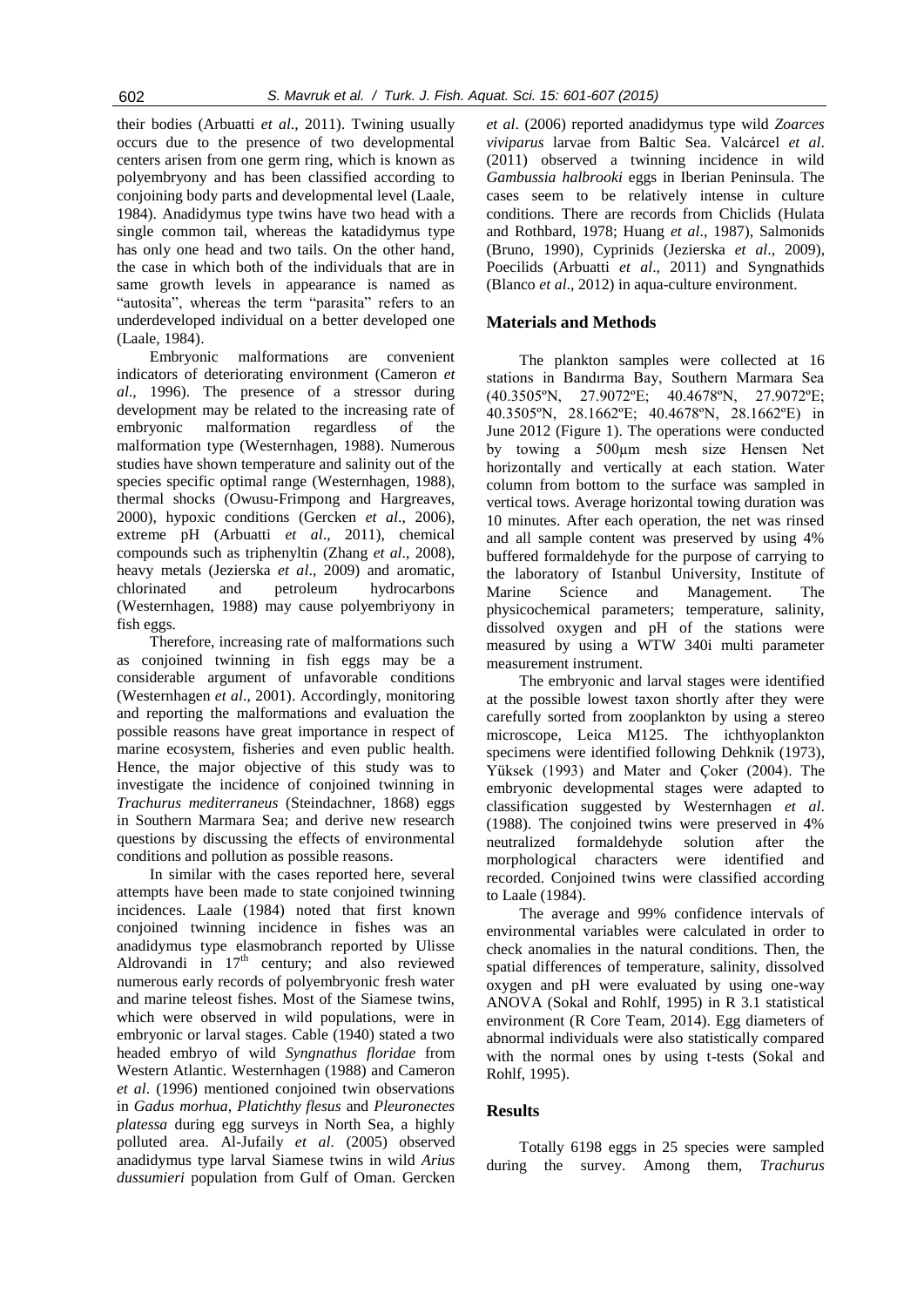

 $279$ 27.92 27.94 27.96 27.98  $28$ 28.02  $28.04$  $28.06$ 28.08  $28.1$  $28.12$ 28.14 28.16  $28.18$  $282$ **Figure 1.** Geographical representation of sampling area by considering the critical (malformation observed) stations and possible pollution risks. Stars demonstrated the critical stations.

*mediterraneus* was the dominant species during sampling period with 2153 individuals constituting 34.74% of all eggs (Table 1). All of the individuals were at between  $II<sup>nd</sup>$  and  $IV<sup>th</sup>$  embryonic stages. The normally developed *Trachurus mediterraneus* eggs were spherical with an anterior oil droplet. The chorion was smooth and the vitellus had a heterogeneous appearance in early embryonic stages, whereas it was homogenous in late stages. The egg diameter was between 0.71 and 0.86mm (mean 0.78±0.01mm) and oil droplet was between 0.17 and  $0.21$ mm (mean  $0.19\pm0.01$ mm) in normal individuals. Double rows of punctate melanophores which extend through posterior were visible after the tail was separated from yolk (Figure 2a).

We observed four polyembryonic *Trachurus mediterraneus* eggs in the horizontal tows of Stations (St) 9, 10 and vertical tow of Station 13. Conjoined Twins 1 and 2 (CT-1 and CT-2) were collected at St-9; Conjoined Twins 3 (CT-3) was collected at St-10 and Conjoined Twins 4 (CT-4) was collected at St-13. The pooled total species number in egg stage was 16 at the critical (malformation observed) stations.

The sample CT-1 was a katadidymus-parasita type conjoined twin. The head development was normal and embryo was up to 180º around yolk (II. embryonic developmental stage). Egg diameter (0.67mm) was highly significantly smaller than those of the normal ones  $(P<0.001)$ , whereas oil droplet diameter (0.18mm) was not different (P>0.05). There was not pigmentation. The embryonic development seemed to be normal until  $8<sup>th</sup>$  somite where second,

underdeveloped (parasitic) tail appeared. The parasitic tail had 9 somites without a vertebral tube. It had disorders also at the tip. The main tail seemed normally developed. It had about 15 somites and an external morphologically normal vertebral tube. The angle between two tails was about 100º (Figure 2b). CT-2 was also a katadidymus-parasita type twin. However, there were not any signs of head development such as eye cups or otic capsules; the anterior part of embryo was considered as head region because there were no somites in this part. The embryo was at the stage II. Egg diameter (0.75mm) was significantly smaller than normal ones (P<0.001), whereas oil droplet diameter (0.18mm) showed no significant differences with the normally developed embryo (P>0.05). There was not pigmentation. The parasitic tail appeared at the  $10^{th}$  somite. It had 8 somites without vertebral tube. The vertebral tube was in the other tail which had 10 somites and a relatively normal appearance. Developed tail was in parallel with the parasitic one (Figure 2c). CT-3 was also a katadidymus but autosita type twin. The head developmental defect was similar with that of the CT-2. It was at stage II in general appearance. Egg and oil droplet diameters (0.18mm) were not significantly different than those of normal ones  $(P>0.05)$ . The tails were separated at the  $8<sup>th</sup>$  somite and both of the tails had three somites (Figure 2d). Similarly with the other cases, the CT-4 was a stage II, katadidymus-parasita type conjoined twins. Egg (0.18mm) and oil droplet (0.17mm) diameters were significantly smaller than those of normal ones  $(P<0.01)$ . Head development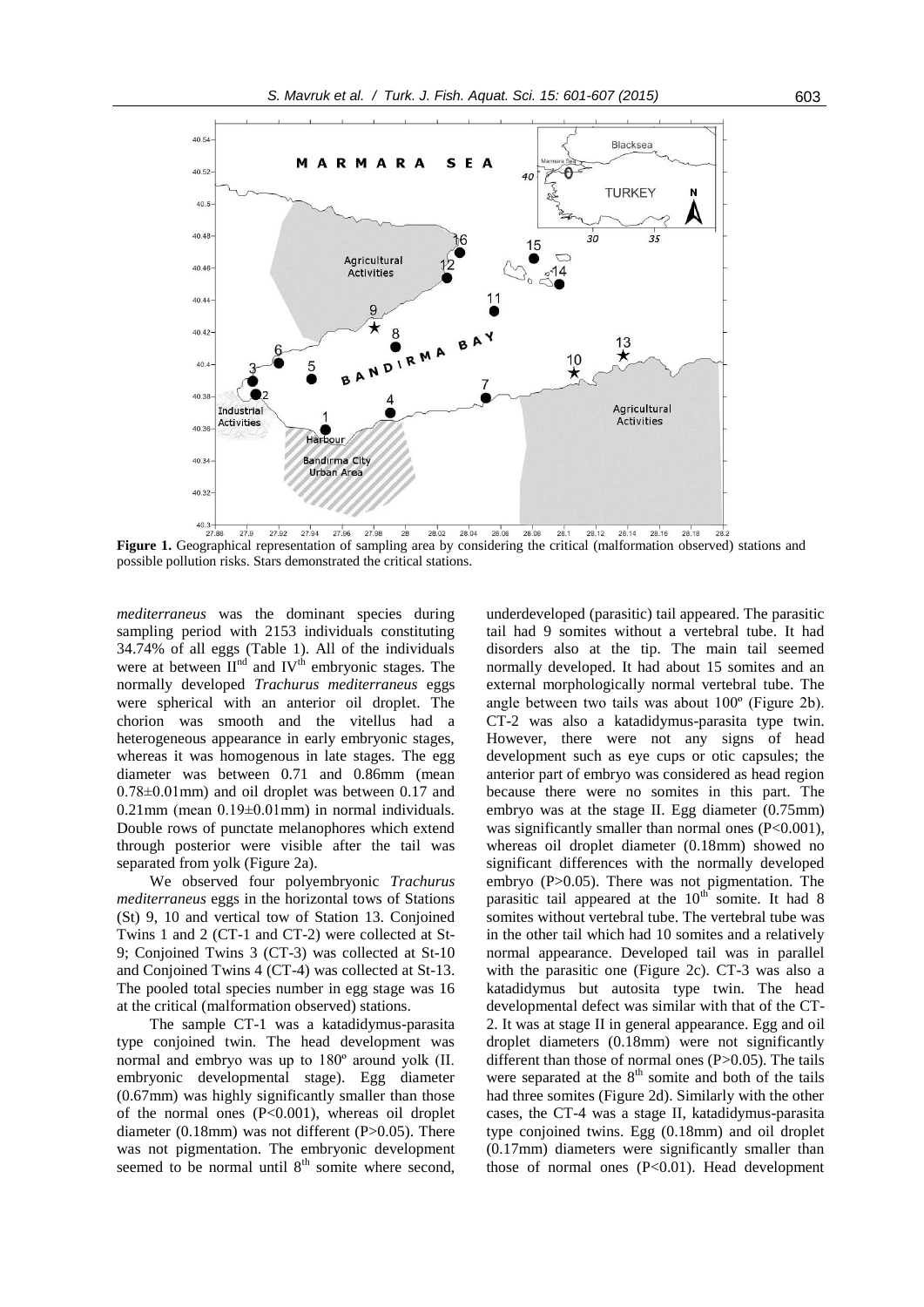| Parameter                     | Overall <sup>a</sup> | $St-9$                   | $St-10$                  | $St-13$                  |
|-------------------------------|----------------------|--------------------------|--------------------------|--------------------------|
| Coordinates                   |                      | 27.97982°E<br>40.42578°N | 28.10628°E<br>40.39484°N | 28.13723°E<br>40.40560°N |
| Depth $(m)$                   |                      | 20                       | 10                       | 30                       |
| Tow                           |                      | Horizontal               | Horizontal               | Vertical                 |
| N. of Spec. <sup>b</sup>      | 25                   | 13                       | 10                       | 8                        |
| Abundance $\epsilon$ (ind)    | 2153                 | 166                      | 288                      | 173                      |
| Dominance <sup>d</sup> $(\%)$ | 34.74                | 34.80                    | 84.42                    | 35.02                    |
| Temperature $(^{\circ}C)$     | $27.29 \pm 0.52$     | 27.50                    | 27.70                    | 27.4                     |
| Salinity (‰)                  | $23.92 \pm 0.21$     | 23.90                    | 23.90                    | 23.9                     |
| pH                            | $8.27 \pm 0.04$      | 8.23                     | 8.29                     | 8.25                     |
| Oxygen(mg/l)                  | $6.24 \pm 0.45$      | $5.25*$                  | $5.75*$                  | 5.92                     |

**Table 1.**Metadata,ecological parameters and environmental conditions of survey water of survey field and critical stations.

<sup>a</sup>Overall column shows total values for ecological parameters and average values for environmental parameters.<sup>b</sup>total number of species in egg stage. <sup>c</sup>number of *Trachurus mediterraneus* eggs; <sup>d</sup>propotional abundance of *Trachurus mediterraneus* eggs. ±valuesare 99% confidenceintervals of overallaverage of environmentalvariables. \* indicates significant difference from the overall mean at 99% confidence level.



**Figure 2.** Comparison of normally developed *Trachurus mediterraneus* eggs (a) with abnormal incidences (b-f).

was also normal. The parasitic tail appeared at the  $11<sup>th</sup>$ somite and had 3 somites. The main tail had 6 somites. Vertebral tube appeared in both of the tails. There was no pigmentation (Figure 2e). In addition to conjoined twinning incidences, an acephalic individual was observed at the vertical tow of St-10 (Figure 2f). The sample had 20 somites and a normal pigmentation development. The absence of eye cups in the anterior part of body suggested no head development. The egg (0.75mm) and oil droplet

(0.16mm) were significantly smaller than those of the normally developed conspecifics (P<0.01).

Table 1 compares overall average with the sea surface physicochemical conditions of critical stations. The spatial changes of environmental conditions were not significant (ANOVA; P>0.05). There were not significantly anomalous physicochemical conditions at the stations where the conjoined twins were obtained except for oxygen. St-9 and St-10 had slightly but significantly lower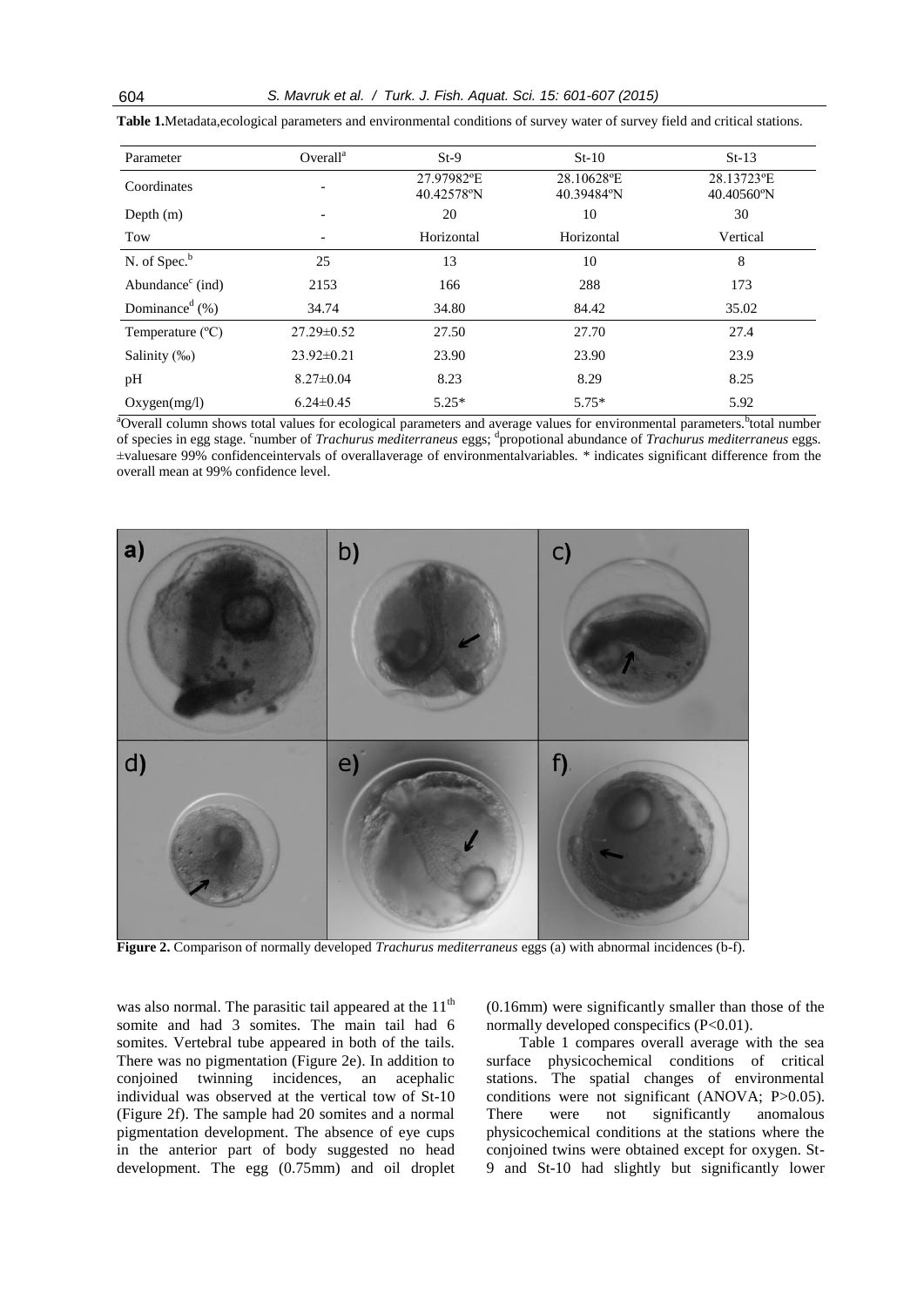surface oxygen values than overall mean (P<0.01).

#### **Discussion**

Malformations such as conjoined twinning are important indicators of quality and developmental capacity of fertilized fish eggs (Kjorsvik *et al*., 1990). Substantially, most of the malformed individuals cannot survive until hatching (Westernhagen *et al.,* 1988). This fact is more dramatic in severely malformed specimens such as conjoined twins under the natural conditions (Bruno, 1990). In this sense, enhanced mortality in early stages of fishes is able to affect the year class strength of fish populations significantly (Gallego *et al.,* 2012).

However, the usage of size as a quality indicator is questionable (Brooks *et al*., 1997); there are clear evidences showing that malformed individuals significantly smaller than normal ones (Blanco *et al*., 2012; Llanos-Rivera *et al*., 2013). These results are consistent with our observations and may indicate low egg quality.

There are reports demonstrate that temperature, salinity, pH and oxygen may cause developmental anomalies (Westernhagen, 1988; Gercken *et al*., 2006; Arbuatti *et al*., 2011). However, we did not observe significantly different or anomalous conditions of environmental variables at critical stations (St-9, 10 and 13). On the other hand, the oxygen values were significantly lower than overall mean at St-9 and 10; however, they are higher than 2mg/l which is critical biological limit for normal embryonic development of fishes given by Westernhagen *et al*. (1988), Westernhagen (1988) and the references therein. It is considered that, mentioned arguments decreased the possibility of the oxygen was a main stressor on the anomalous occurrences.

Clear evidences show the increment of egg malformations in polluted waters in North Sea (Cameron and Westernhagen, 1997), Baltic Sea (Westernhagen *et al*., 1988), Australian Coastal Waters (Klumpp and Westernhagen, 1995), Chilean Waters (Llanos-Rivera *et al*., 2013) and Western Coasts of Atlantic (Longwell *et al*., 1992). Heavy metals and especially Cadmium (Cd) are among the important sources of developmental defects in fish embryos (Westernhagen, 1988). Mulayim *et al*. (2012) noted that anthropogenic originated Cd, Pb and Hg values in surface sediments of Bandırma Bay is higher than the average and particularly the area is defined as considerable contaminated by Cadmium. Sur *et al*. (2010) noted that Hg is also an important contaminant for the area having a contamination factor of about 13 and the area can be considered as highly contaminated by heavy metals with a contamination degree of 19. Bandırma Bay is also found to be intermediately polluted by the total petroleum hydrocarbons in surface sediments (Sur *et al*., 2010). Therefore pollution might be hypothesized an important source of environmental stress on the occurrence of the anomalous incidences also in the studying area.

Marine traffic, urban wastes, industrial facilities and agricultural activities are among the possible pollution resources in Bandırma Bay. Mulayim *et al*. (2012) attributed the heavy metal pollution to the industrial and urban wastewaters. On the other hand, the critical stations in our study were around agricultural areas and far from the industrial and urban waste water sources (Figure 1). Even though this argument suggested that the agricultural pollution was the most probable reason of the observed developmental abnormalities, the dynamic properties of marine environment such as passive drifting should not be overlooked (Peck *et al*., 2012). To clarify these gaps, further studies are needed.

The total species number in embryonic stages was 16 at the stations where conjoined twins were observed; however, the incidences only existed in *Trachurus mediterraneus*. Although it is not possible to derive actual reason of this in the current study, we may argue on some possible occasions. *Trachurus mediterraneus* was the dominant species of sampling period (34.74%). Therefore, the incidences might be attributed to the relative abundance of this species. In this instance, when the sampling intensity increases, malformations are expected to appear also in other species. Besides, according to Dionísio *et al*. (2012), the sensitivity of fishes to pollutants or to the other stressors seems to be species specific. Bobe and Labbe (2010) explain this interspecific variation with different resistance levels of genetic materials of fishes. Another explanation may be the species specific vertical distribution of fish eggs (Bunn *et al*., 2000). The parental condition and genetic heritage could be considered as another statement for the developmental anomalies (Brooks *et al*., 1997) in only one species. Furthermore, the effect or effects causing malformations may arise from parents by the way of the vitellus, and/or from the habitat to which released eggs contacted directly (Bunn *et al*., 2000). Thus, malformations may reflect the interactions of the conditions of both stages.

In conclusion, embryonic malformations may reflect the presence of a stressor or antagonistic and synergistic effects of stressors without indicating the type of them (Westernhagen, 1988). On the other hand, the fact should be insistently stated that a low amount of malformations in fish eggs may appear completely coincidently (Westernhagen and Dethlefsen, 1997). But, the evaluation of malformations by considering all the possible causes may be a reasonable approach. Bandırma Bay is an important fishery and recreational area in Marmara Sea. The polyembryony cases may indicate a serious pollution problem that may thread the ecosystem. The available data may show the problem without details and highlight some research priorities that may clarify developmental abnormalities.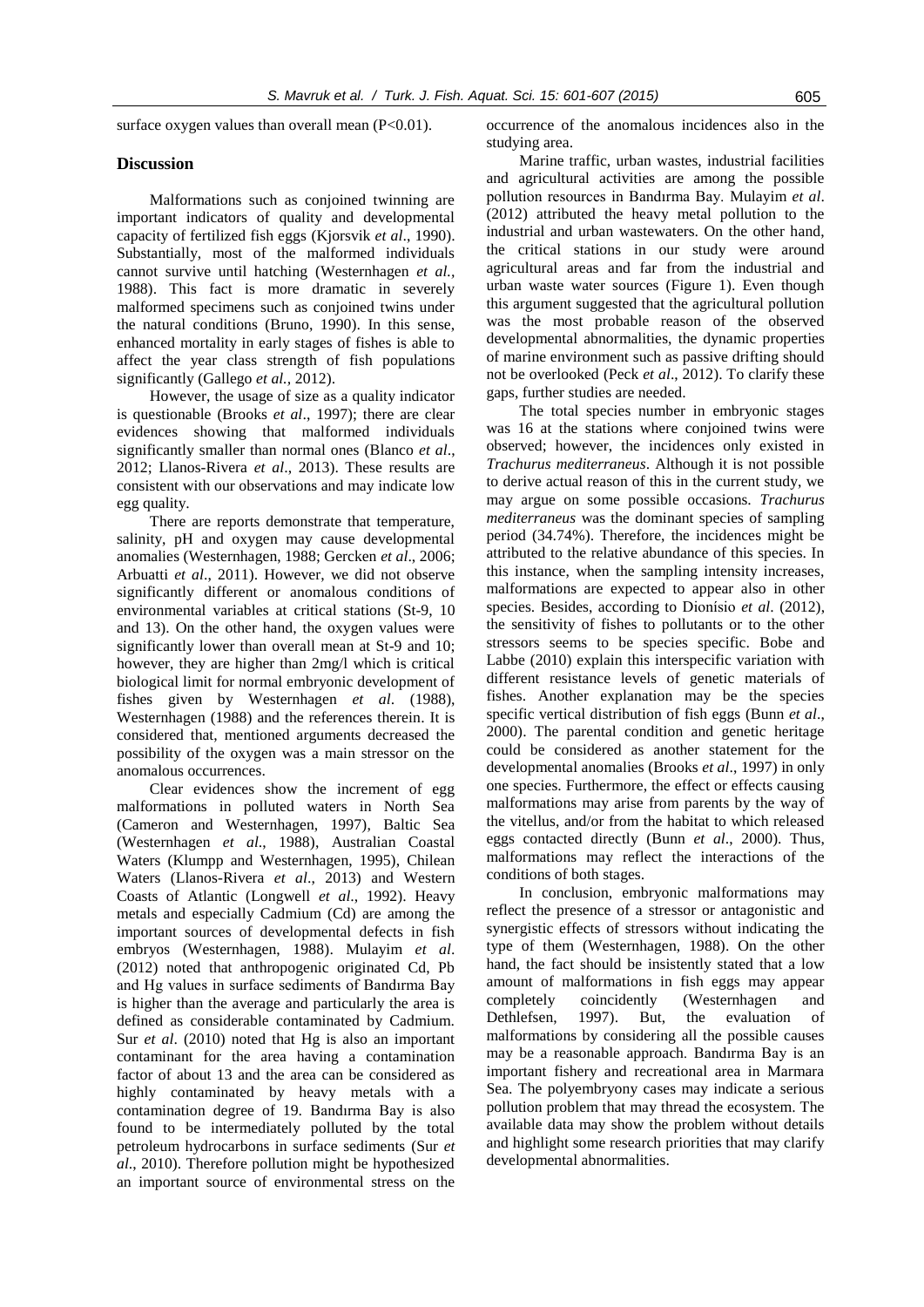# **Acknowledgements**

This study was carried out as a part of the project "Research on the Abundance and Distribution" of Ichthyoplankton of Bandırma Bay (Project Number: TAGEM/HAYSÜD/12/11/02/03)" supported by Republic of Turkey Ministry of Food, Agriculture and Livestock. The authors would like to thank the anonymous reviewers and editors for their generous comments to improve the quality of this manuscript.

#### **References**

- Al-Jufaily, S., Jawad, A. and Al-Az, A. 2005. Wild Siamese-twins in black tip sea catfish, *Arius dussumieri* (Valencienes, 1840) from Gulf of Oman. Anales de Biologia, 27: 223:225.
- Arbuatti, A., Della Salda, L. and Romanucci, M. 2011. Histological observations on conjoined twins occurring among a captive-bred wild line of *Poecilia wingei* (Poeser, Kempkes & Isbrucker). Journal of Fish Diseases, 34 (4): 319-321. doi: 10.1111/j.1365- 2761.2011.01239.x
- Blanco, A., Quintas, P. and Planas, M. 2012. First observations of conjoined twins in newborn seahorses, *Hippocampus guttulatus* Cuvier. Journal of Fish Diseases, 35 (9): 705-708. doi: 10.1111/j.1365- 2761.2012.01373.x
- Bobe, J. and Labbe, C. 2010. Egg and sperm quality in fish. General and Comparative Endocrinology, 165 (3): 535-548. doi: 10.1016/j.ygcen.2009.02.011
- Brooks, S., Tyler, C. and Sumpter, J. 1997. Egg quality in fish: what makes a good egg? Reviews in Fish Biology and Fisheries, 7: 387:416.
- Bruno, D. W. 1990. Occurrence of a Conjoined Twin among Farmed Atlantic Salmon, *Salmo salar* L. Journal of Fish Biology, 37 (3): 501-502. doi: 10.1111/j.1095-8649.1990.tb05882.x
- Bunn, N., Fox, C. and Webb, T. 2000. A literature review of studies on fish egg mortality: implications for the estimation of spawning stock biomass by the annual egg production method.
- Cable, L. E., 1940. A two-headed embryo of the pipefish, *Syngnathus floridae*. Journal of the Elisha Mitchell Science Society.56: 135-139.
- Cameron, P., Berg, J. and Von Westernhagen, H. 1996. Biological effects monitoring of the North Sea employing fish embryological data. Environmental Monitoring and Assessment, 40 (2): 107-124. doi: 10.1007/BF00414385
- Cameron, P. and Westernhagen, V. H. 1997. Malformation rates in embryos of North Sea fishes in 1991 and 1992. Marine Pollution Bulletin, 34 (2): 129-134. doi: Doi 10.1016/S0025-326x(96)00069-0
- Dehknik, T. V. 1973. Ichthyoplankton of the Black Sea. Navkova Dumka Kiev, 235pp.
- Dionísio, G., Campos, C., Valente, L. M. P., Conceição, L. E. C., Cancela, M. L. and Gavaia, P. J. 2012. Effect of egg incubation temperature on the occurrence of skeletal deformities in *Solea senegalensis*. Journal of Applied Ichthyology, 28: 471-476. doi: 10.1111/j.1439-0426.2012.01996.x

Gallego, A., North, E. W. and Houde, E. D. 2012.

Understanding and quantifying mortality in pelagic, early life stages of marine organisms — Old challenges and new perspectives. Journal of Marine Systems, 93: 1-3. doi: 10.1016/j.jmarsys.2011.10.012

- Gercken, J., Förlin, L. and Andersson, J. 2006. Developmental disorders in larvae of eelpout (*Zoarces viviparus*) from German and Swedish Baltic coastal waters. Marine Pollution Bulletin, 53: 497-507. doi: 10.1016/j.marpolbul.2005.11.009
- Huang, C. M., Cheng, H. J., Chang, S. L., Chao, N. H. and Liao, I. C. 1987. Siamese twins in tilapia. Journal of Fish Biology, 31: 441-442. doi: 10.1111/j.1095- 8649.1987.tb05248.x
- Hulata, G. and Rothbard, S. 1978. 'Siamese-twins' in *Sarotherodon mossambicus*. Journal of Fish Biology, 13: 45-45. doi: 10.1111/j.1095-8649.1978.tb03411.x
- Jezierska, B., Ługowska, K. and Witeska, M. 2009. The effects of heavy metals on embryonic development of fish (a review). Fish Physiology and Biochemistry, 35: 625-640. doi: 10.1007/s10695-008-9284-4
- Kjorsvik, E., Mangor-Jensen, A. and Holmerjord, I. 1990. Egg quality in fishes. Advances in Marine Biology, 26: 71:113.
- Klumpp, D. W. and Westernhagen, V. H. 1995. Biological effects of pollutants in Australian tropical coastal waters: Embryonic malformations and chromosomal aberrations in developing fish eggs. Marine Pollution Bulletin, 30: 158-165. doi: 10.1016/0025- 326X(94)00124-R
- Laale, H. W. 1984. Polyembryony in teleostean fishes: double monstrosities and triplets. Journal of Fish Biology, 24: 711-719. doi: 10.1111/j.1095- 8649.1984.tb04842.x
- Llanos-Rivera, A., Vásquez, P. and Castro, L. R. 2013. Malformations in the embryonic development of *Engraulis ringens* (Clupeiformes) in a spawning area off central–southern Chile: description and rates. Journal of the Marine Biological Association of the United Kingdom, 93: 2225-2234. doi: 10.1017/S0025315413000659
- Longwell, A. C., Chang, S., Hebert, A., Hughes, J. B. and Perry, D. 1992. Pollution and developmental abnormalities of Atlantic fishes. Environmental Biology of Fishes, 35: 1-21. doi: 10.1007/BF00001152
- Mater, S. and Çoker, T. 2004. Türkiye Denizleri İhtiyoplankton Atlası. Ege Üniversitesi Su Ürünleri Fakültesi Yayınları, 210pp.
- Mulayim, A., Balkis, N., Balkis, H. and Aksu, A. 2012. Distributions of total metals in the surface sediments of the Bandirma and Erdek Gulfs, Marmara Sea, Turkey. Toxicological and Environmental Chemistry, 94 (1): 56-69.
- Owusu-Frimpong, M. and Hargreaves, J. A. 2000. Incidence of conjoined twins in tilapia after thermal shock induction of polyploidy. Aquaculture Research, 31: 421-426. doi: 10.1046/j.1365-2109.2000.00440.x
- Peck, M. A., Huebert, K. B. and Llopiz, J. K. 2012. Intrinsic and extrinsic factors driving match-mismatch dynamics during the early life history of marine fishes. Advances in Ecological Research, Vol 47: Global Change in Multispecies Systems, Pt 2, 47: 177-302. doi: 10.1016/B978-0-12-398315-2.00003-X
- R Core Team, 2014. R: A Language and Environment for Statistical Computing. R Foundation for Statistical Computing, Vienna, Austria,http://www.R-